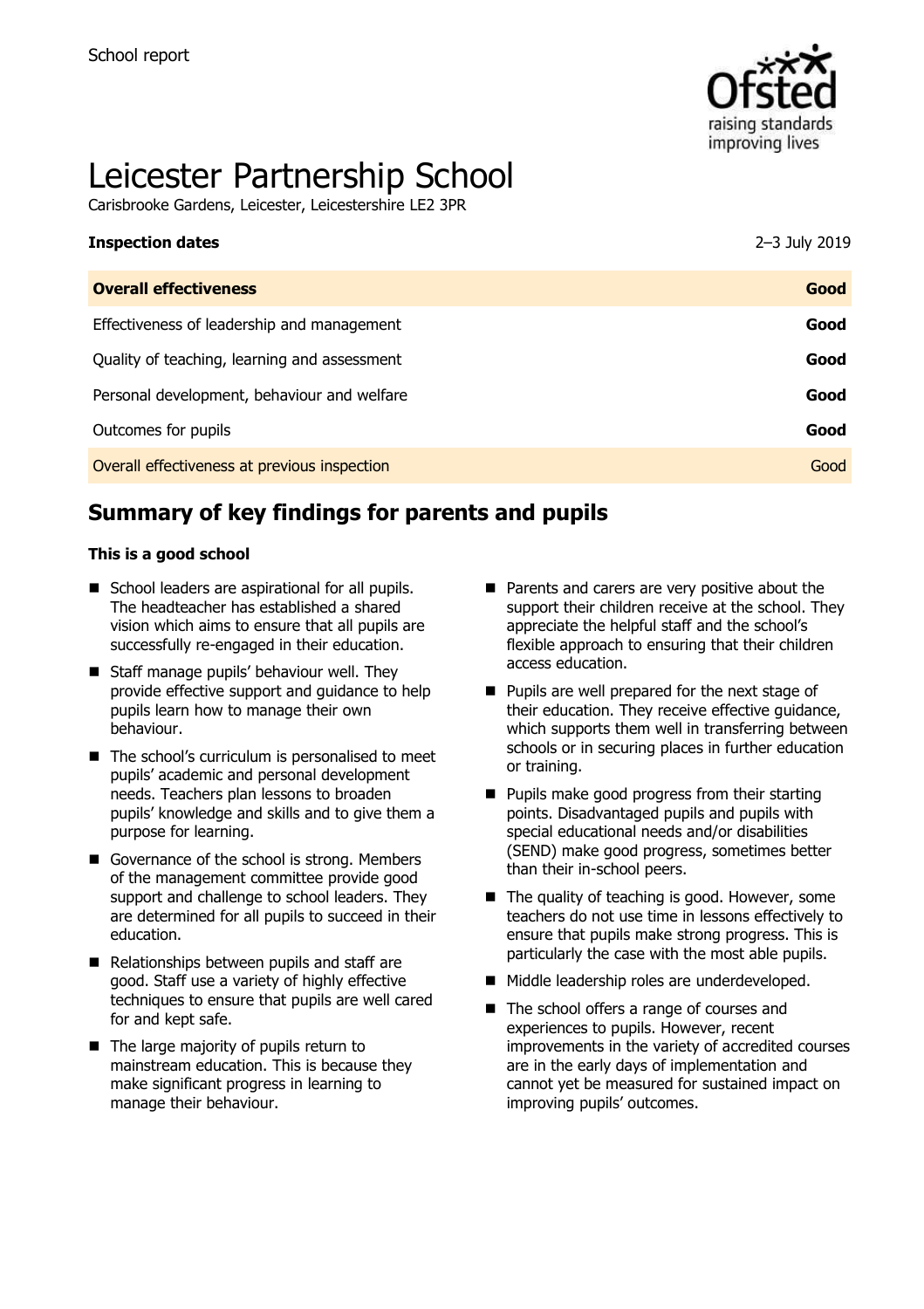

# **Full report**

### **What does the school need to do to improve further?**

- $\blacksquare$  Insist that teachers maximise time in lessons by consistently planning work which challenges all pupils – and particularly the most able – to achieve their best.
- Develop middle leadership roles to have a strong impact on improving outcomes for pupils.
- Maintain and build on the recent improvements in the range and quality of courses offered to pupils in order to raise their aspirations and broaden the options available for their future lives.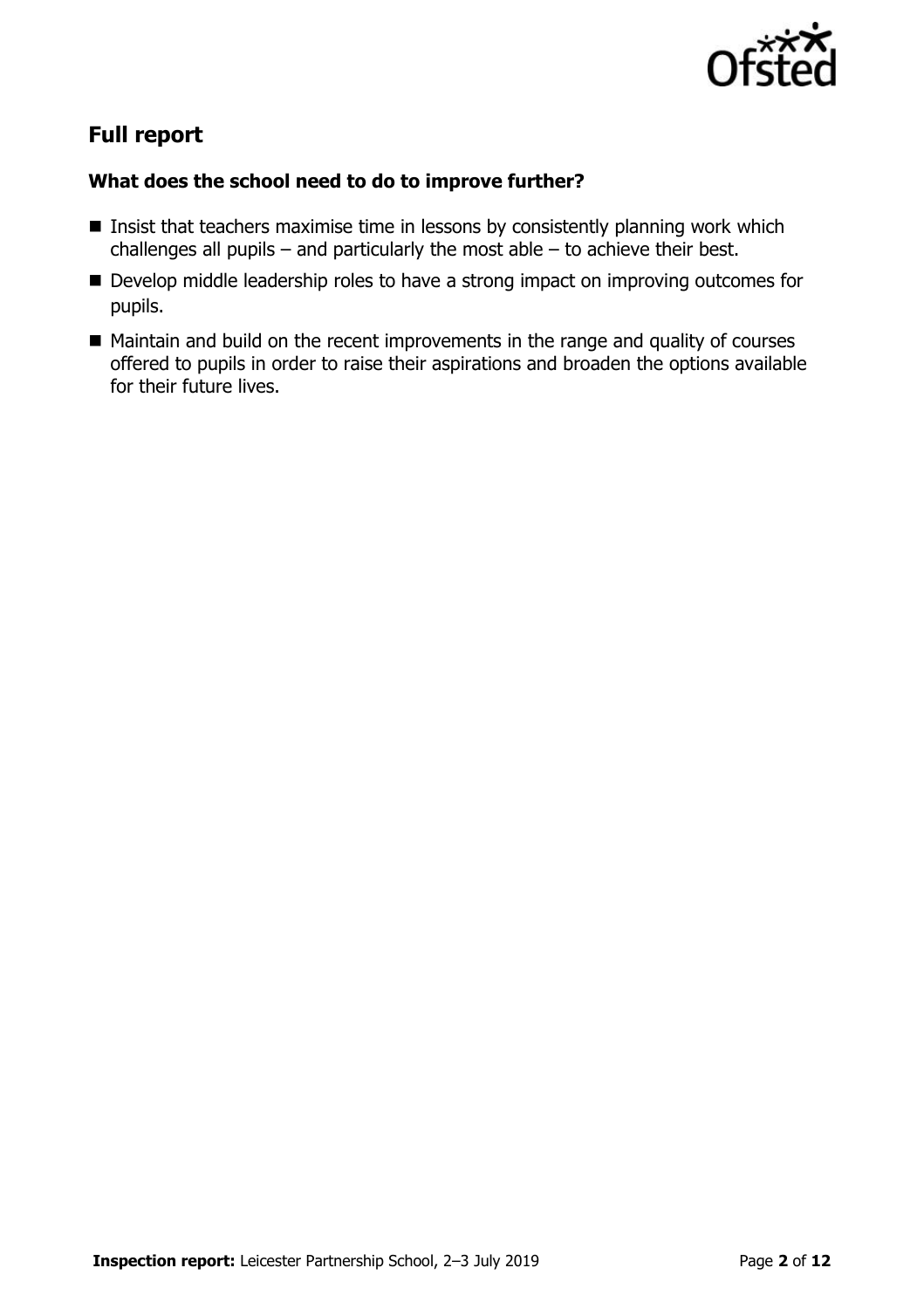

# **Inspection judgements**

#### **Effectiveness of leadership and management Good**

- School leaders demonstrate passion and determination for every pupil to succeed. Leaders and staff work as an effective team to embed their vision for all pupils to be successfully reintegrated into education to improve their life chances.
- Since the previous inspection, leaders have implemented an effective plan of action to improve the school. Leaders carefully scrutinise pupils' personal development and wellbeing, as well as their academic achievements. Pupils are cared for well and the majority make good progress in their learning.
- School leaders have a good understanding of the strengths of the school and the areas in need of further development. They work closely with the local authority to develop necessary strategies for improvement. Leaders continually reflect on and hone the school improvement strategies to ensure that the school provides pupils with every chance of success. For example, leaders wisely identified the teaching of science could be improved to offer pupils more challenging and interesting course options. Specialist training for teaching staff has taken place and a new science laboratory is to be installed shortly.
- Leaders use alternative provision very well to meet pupils' needs and to motivate them to engage in learning. The wide variety of vocational and academic courses ensure that pupils' needs are met in various ways, but always through accredited courses which will improve their life chances.
- Systems to assess and monitor pupils' progress are detailed. Leaders continually scrutinise and respond to the information staff provide. Where pupils make less progress than they should, leaders react quickly to ensure that appropriate support is quickly provided.
- Leaders have ensured that the systems for understanding and managing pupils' behaviour are rigorous and effective. Staff receive good-quality training in this aspect of the school's work, which is linked to pupils' social, emotional and mental health needs.
- Leadership of the provision for pupils with SEND is strong. For those pupils who have an identified SEND, information from their education, health and care (EHC) plan is used to plan teaching strategies and identify accurately pupils' personal and academic targets. Reviews are carried out regularly to reflect pupils' progress and changing circumstances when they transfer between schools. This is particularly the case for pupils in Year 11, where careful consideration is given to pupils' transition to college or training.
- Leaders use the pupil premium funding effectively to support disadvantaged pupils. Additional support and activities are carefully designed to raise their achievement, enhance their social and emotional development and improve their attendance. They make progress which is similar to or better than that of their in-school peers. Attendance for some disadvantaged pupils has improved as a result of leaders' actions.
- Leaders work collaboratively with the local authority, local secondary schools and special schools to support pupils through the change of school. Leaders check the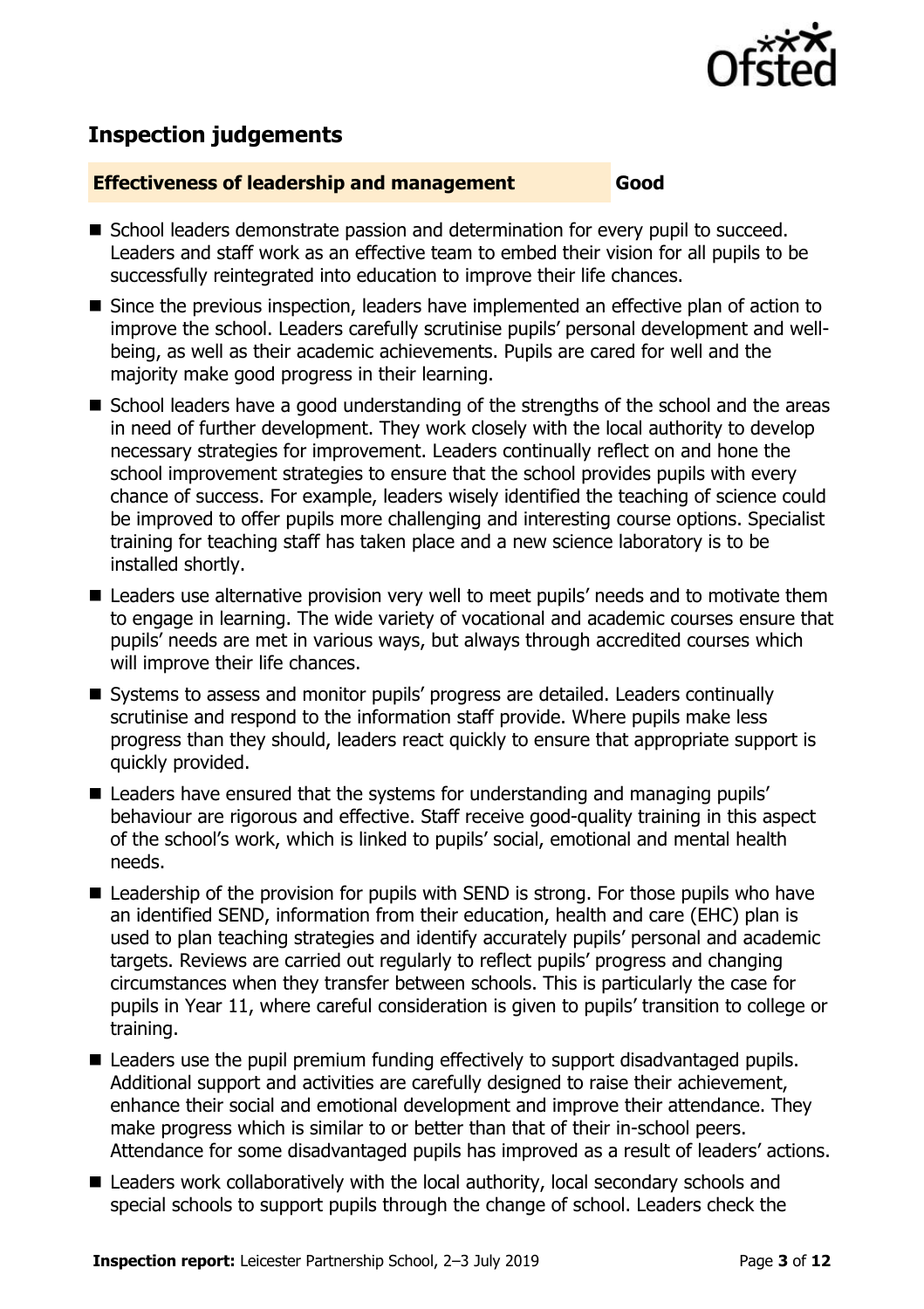

impact of their actions to improve the school through effective links with two special schools. Staff across the schools share good practice to support improvement.

- From key stage 3, pupils are well prepared for the move to post-16 education or training by effective careers guidance and advice given by an independent business service. Visitors to the school and the wide variety of work placements through alternative providers enhance pupils' experiences and prepare them for their future.
- Over recent years, the school was restructured and it is now located on one site from the previous three. However, the number of pupils attending the school has remained the same and demand for places is increasing. Leaders are frustrated by the small size of the building. The limited facilities on the site restrict the quality of the provision and courses the school can provide.
- Senior leaders and managers work together as a cohesive team. However, middle leadership is underdeveloped. Leaders have in place plans to develop middle leaders' roles during the next academic year to support the headteacher in monitoring and evaluating the quality of teaching and learning to help to improve pupils' outcomes.
- The school's curriculum provides pupils with a range of learning experiences. Leaders place a strong focus on English, mathematics and personal development to ensure that pupils are well prepared for their future lives. A variety of interesting themes of work and courses inspire pupils to learn across key stage 3 and key stage 4. Pupils regularly use and apply their English and mathematics skills in other subjects. However, so recent are improvements to the range and number of accredited courses offered to pupils, including in English, mathematics and science, they cannot yet be securely evaluated for their sustained impact on pupils' outcomes.

#### **Governance of the school**

- Members of the management committee have a range of relevant knowledge and expertise. They share leaders' determination to ensure that all pupils who attend the school have the best possible chance of making a success of their education. They provide very effective challenge and support to senior leaders.
- The management committee members have a secure strategic understanding of the performance of the school. They work closely with the local authority and the headteacher to ensure that staff are deployed effectively and additional funding is allocated efficiently to improve outcomes for pupils.

#### **Safeguarding**

- The arrangements for safeguarding are effective.
- There is a strong culture of safeguarding throughout the school. Staff and leaders, including members of the management committee, have a good understanding of the predominant risks facing pupils.
- Staff are trained in responding to a range of safeguarding issues. They are fully aware of their responsibilities relating to safeguarding, including regarding pupils' mental health. For example, members of the personal development team provide pupils with effective pastoral support.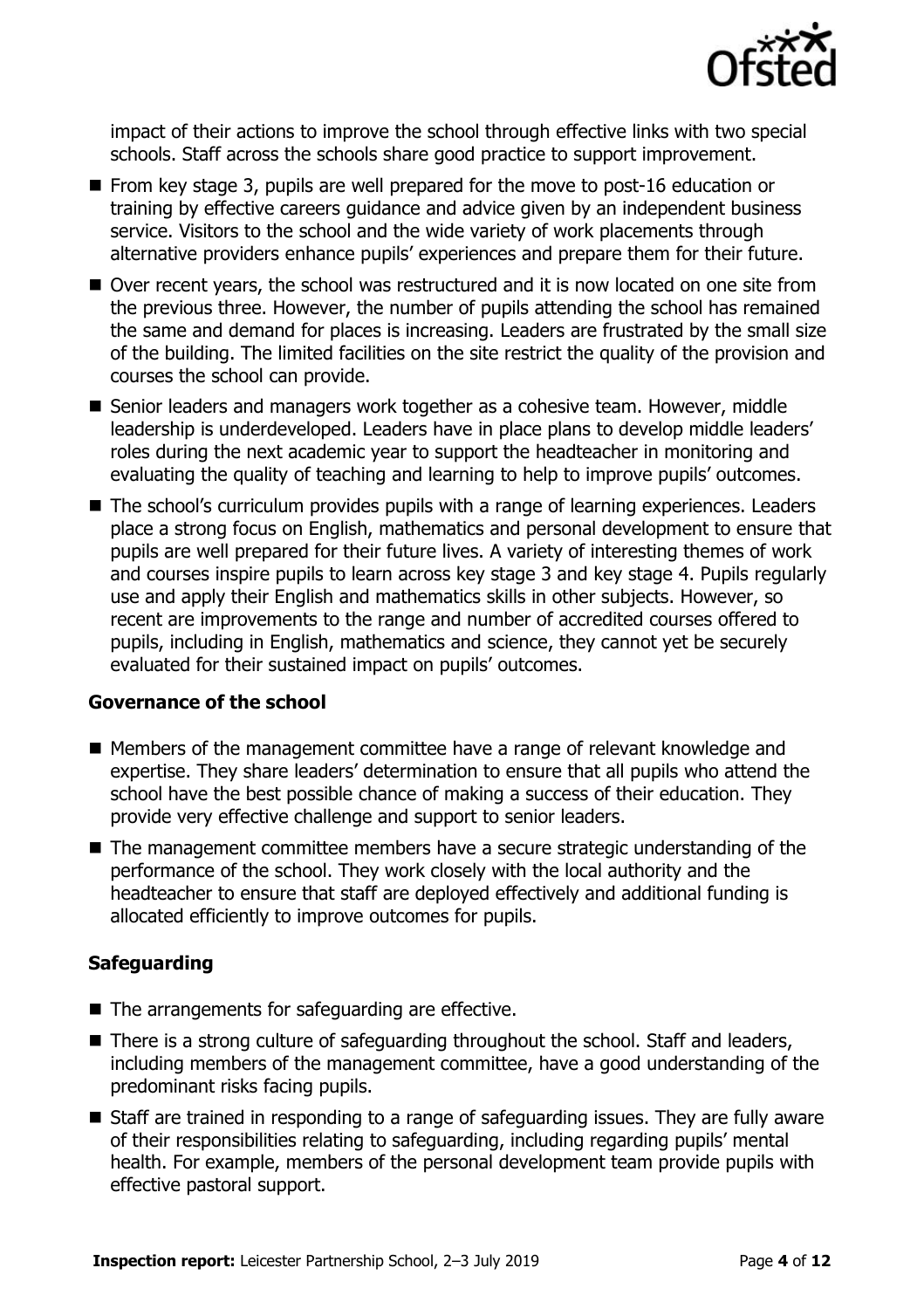

- Leaders maintain good communications with external agencies and professionals to make sure pupils that are safe and their families have appropriate support. For example, leaders work closely with the youth offending services and the police. This ensures that information is shared promptly when a relevant concern is raised about a pupil.
- Leaders make thorough checks on the safeguarding arrangements in place at the range of alternative providers used by the school. School leaders ensure that there is a consistent and vigilant culture of safeguarding for pupils who spend a large part of their time away from the school.
- Pupils, parents and staff all agree that pupils are kept safe. Pupils learn how to keep themselves safe through various aspects of the school's curriculum. For example, pupils learn how to recognise and respond to known risks, such as gang affiliation, drug misuse and cyber bullying.

#### **Quality of teaching, learning and assessment Good**

- Across the school, the quality of teaching is good. Since the last inspection, goodquality training for staff and support from senior leaders have improved the quality of teaching and learning. Where teaching is less effective, leaders provide support so that it improves.
- Teachers and support staff develop good relationships with pupils. These relationships contribute positively to inspiring pupils, who arrive at the school with little enthusiasm for learning, to commit to their work. Staff are well informed about the needs of individual pupils.
- Mixed-age small groups encourage pupils to support each other and build trusting relationships with key adults. Staff ensure that pupils who need extra care socially, emotionally or academically have someone to whom they can turn.
- In line with the school's agreed policy, teachers encourage pupils to review their learning and to look critically at their own work. Most teachers identify promptly gaps or misconceptions in pupils' learning. This helps pupils to improve their accuracy and raise their self-esteem.
- Teachers adapt learning to meet pupils' needs and interests. For example, in a mathematics lesson, pupils were engrossed in their learning about the properties of shapes because the teacher used an online computer quiz game to encourage them to take part. In another lesson, pupils learned about the importance of understanding emotions through 'hot seating' in a drama lesson. Pupils were able to express empathy as a result.
- Teachers and support staff use effective questioning to extend pupils' knowledge and understanding. Pupils respond positively to this strategy and to the prompts and praise staff provide to encourage them to take part in lessons and do their best.
- Teachers and members of the pastoral services team implement a range of additional support and activities to ensure that pupils receive effective support to access and engage with learning. These activities and targeted support contribute towards improving pupils' outcomes across different subjects.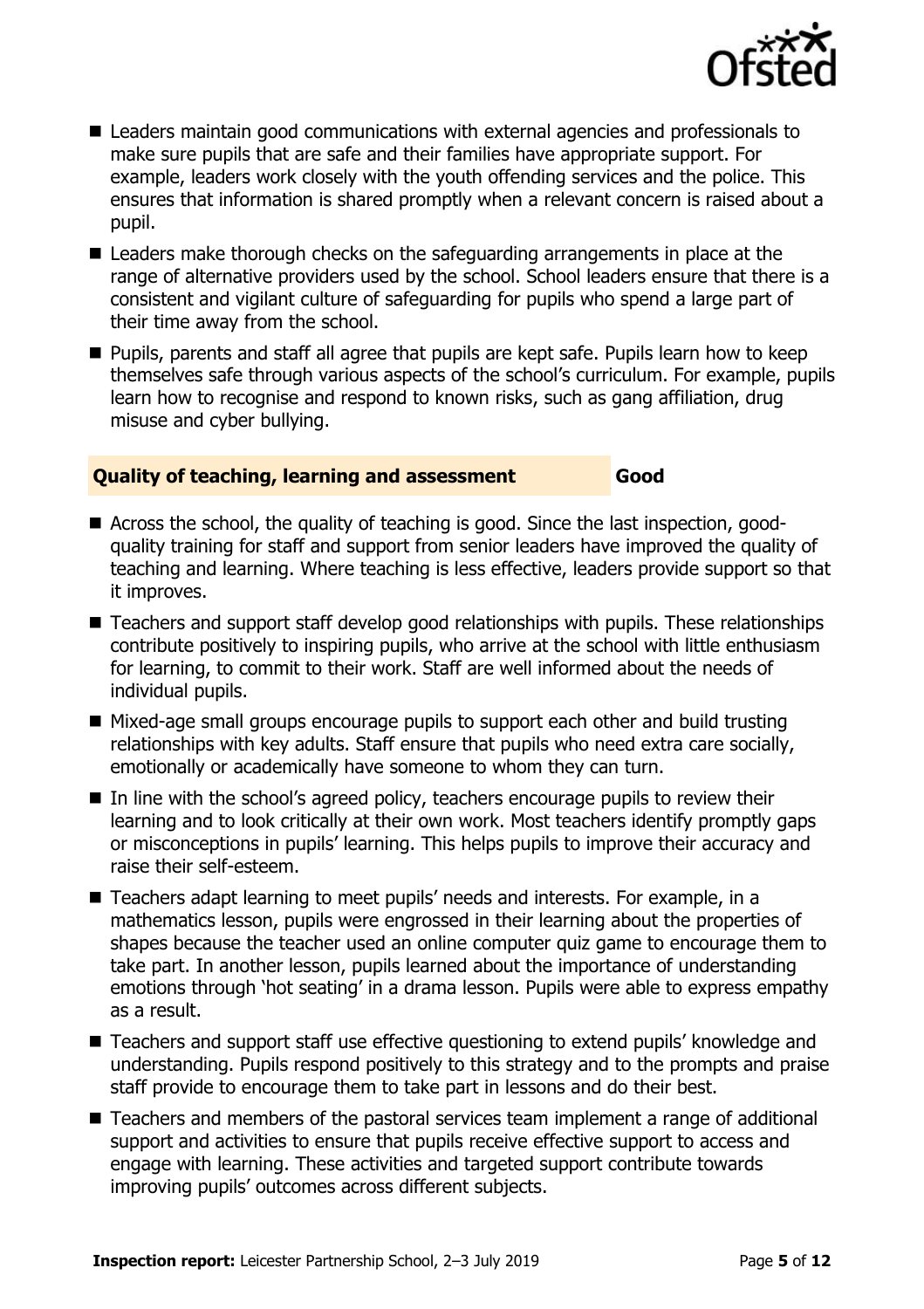

- Teachers of English and mathematics have benefited from high-quality training to improve the quality of teaching and learning across key stage 3 and key stage 4. Although this training has yet to show sustainable impact, the school's own assessment information shows that pupils' outcomes are improving in English and mathematics. Higher proportions of pupils in Year 11 were entered for GCSE English and mathematics this academic year than in previous years.
- Leaders have established a consistent and effective approach to assessment which tracks pupils' progress from the time they start at the school. Most teachers use this information well to plan work which matches pupils' academic and personal development needs. However, some teachers do not ensure that pupils, particularly those who are most able, are appropriately challenged in their work. This is further affected by the fact that some teachers do not use the time available in lessons as well as they could to make the most of pupils' learning. Occasionally, pupils sit and wait for teachers to move them on in their learning. Consequently, not all pupils make the progress they could.

#### **Personal development, behaviour and welfare Good**

#### **Personal development and welfare**

- The school's work to promote pupils' personal development and welfare is good. Pupils say they feel safe in school.
- Pupils demonstrate a good understanding of bullying and say it is very rare in school. Records shown to inspectors by school leaders confirm this to be accurate.
- Pupils are supported to re-engage in education in a nurturing environment. There are regular checks on pupils' welfare. Leaders ensure that all staff are fully informed about pupils' well-being through daily staff briefings. There are regular multi-agency meetings involving school staff, external professionals and parents. Any concerns, including those relating to safeguarding, are flagged up promptly so that personalised support packages can be put in place to help pupils and their parents, if required.
- Pupils who have experienced, or are experiencing, trauma in their lives are mentored effectively by skilled adults to manage their behaviour and develop their mental resilience. Pupils are offered a range of courses and experiences which help them to develop their independence and grow in confidence and self-worth. One parent, typical of many, told inspectors: 'The school has enabled my child to grow into a mature, confident young person who now realises that education can offer so many more opportunities.'
- Staff work closely with a wide range of professionals to meet appropriately pupils' needs. The curriculum is carefully designed to focus on addressing the reasons why pupils have been at risk of exclusion or have been excluded from their mainstream schools. Bespoke packages of support for individual pupils are quickly put into place shortly after their admission into the school. There is a strong emphasis on developing pupils' understanding of their personal safety and the consequences of their behaviour on themselves and others.
- Relationships between staff and pupils are strong. There is a culture of mutual respect and trust, which develops pupils' self-awareness. Clearly established routines and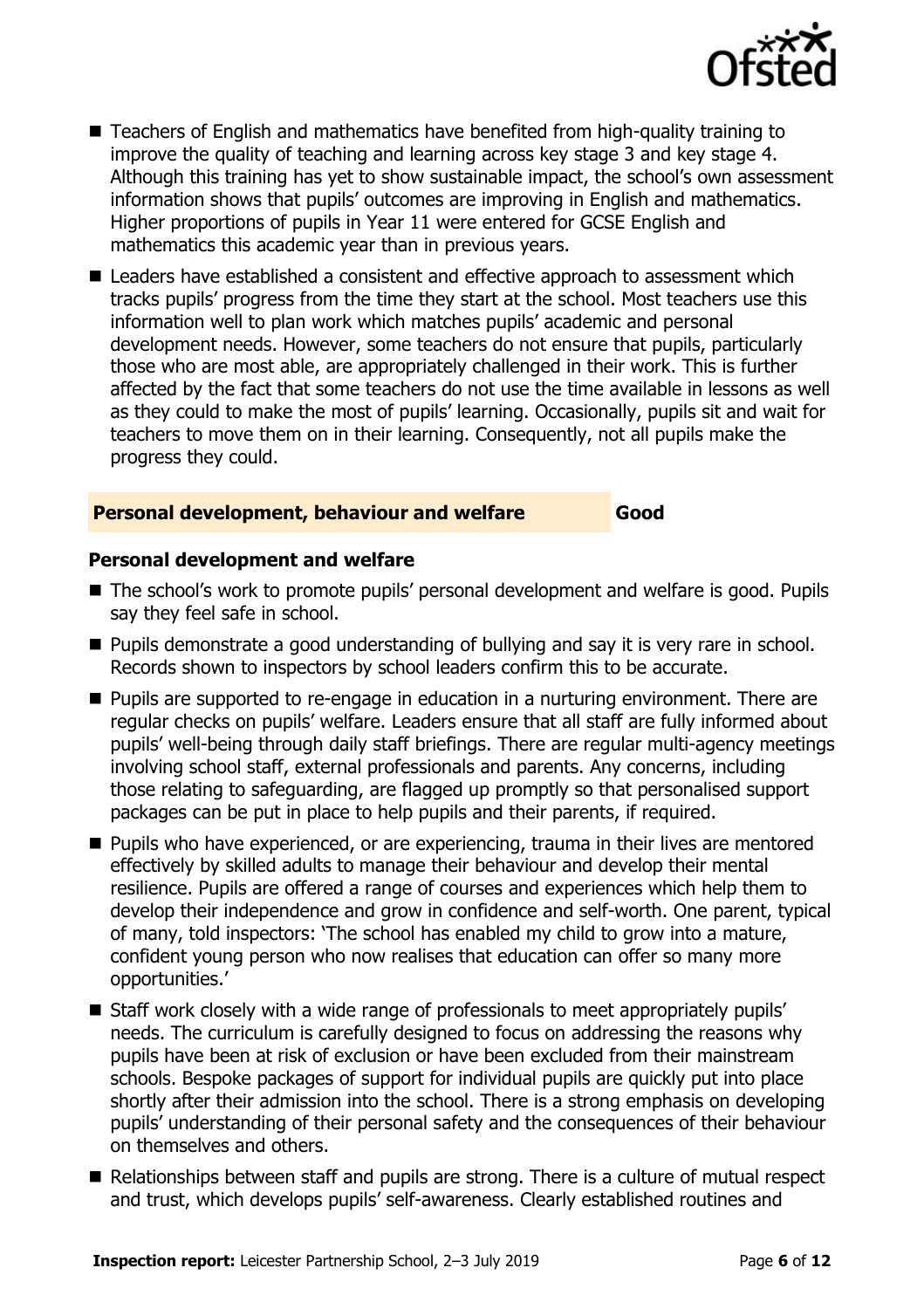

consistent expectations for good attitudes to learning ensure that pupils make good progress academically, emotionally and socially. For example, all key stage 3 pupils understand the 'REACH' reward system, where pupils can earn points for their good attitudes to learning. Successful accumulation of these points ultimately leads to access to the 'platinum room', where pupils can enjoy a variety of extra-curricular activities.

- $\blacksquare$  A strength of the school is the flexible approach to making sure that pupils are accessing education. Pupils follow a wide variety of vocational learning and courses according to their interests and needs. Leaders of alternative providers highly appreciate the support and availability of school staff, who regularly visit pupils in their provision to check on their well-being, the quality of their learning and their behaviour.
- The school's comprehensive programme for careers guidance and advice prepares pupils well for their next steps when they leave school. For example, initiatives such as visits by pupils to potential colleges and visitors from local businesses to school have helped to raise pupils' aspirations for their future. In 2018, most pupils went on to appropriate placements, including further education, training or apprenticeships.
- Pupils are taught how to keep themselves safe within the community and when online. Pupils learn about the consequences of radicalisation, gang membership and knife crime, the effects of the misuse of drugs and what constitute respectful effective relationships.

#### **Behaviour**

- The behaviour of pupils is good.
- Pupils enter the school at various times throughout the school year. Staff quickly assess pupils' behavioural needs. They put in place any additional support and plan to help pupils manage their behaviour. As a result, pupils generally make good progress in improving their behaviour for learning.
- Leaders monitor pupils' behaviour effectively. Pupils understand the expectations for their behaviour because adults make time to discuss the consequences of poor behaviour and set clear targets towards which pupils work. Leaders ensure that staff use calm positive behaviour management strategies to promote positive attitudes and behaviour.
- Staff make sure that pupils understand that, if they disrupt the learning of others, they will be removed from the lesson. However, pupils know that, after some 'time out', they will be expected to return to the lesson to continue their learning. Inappropriate behaviour is challenged and dealt with effectively by staff. Staff are trained to be alert to potentially disruptive behaviour and de-escalate this effectively. Staff have received training for physical intervention, which is used as a last resort. Any use of physical intervention is thoroughly recorded and scrutinised by leaders, and parents are informed.
- Incidents of poor or inappropriate behaviour are recorded and analysed to pinpoint possible triggers and to assess which interventions have a positive influence on pupils' behaviour. Consequently, the number of fixed-term exclusions is small. There have been no permanent exclusions over recent years.
- School leaders have established effective systems to manage pupils' behaviour through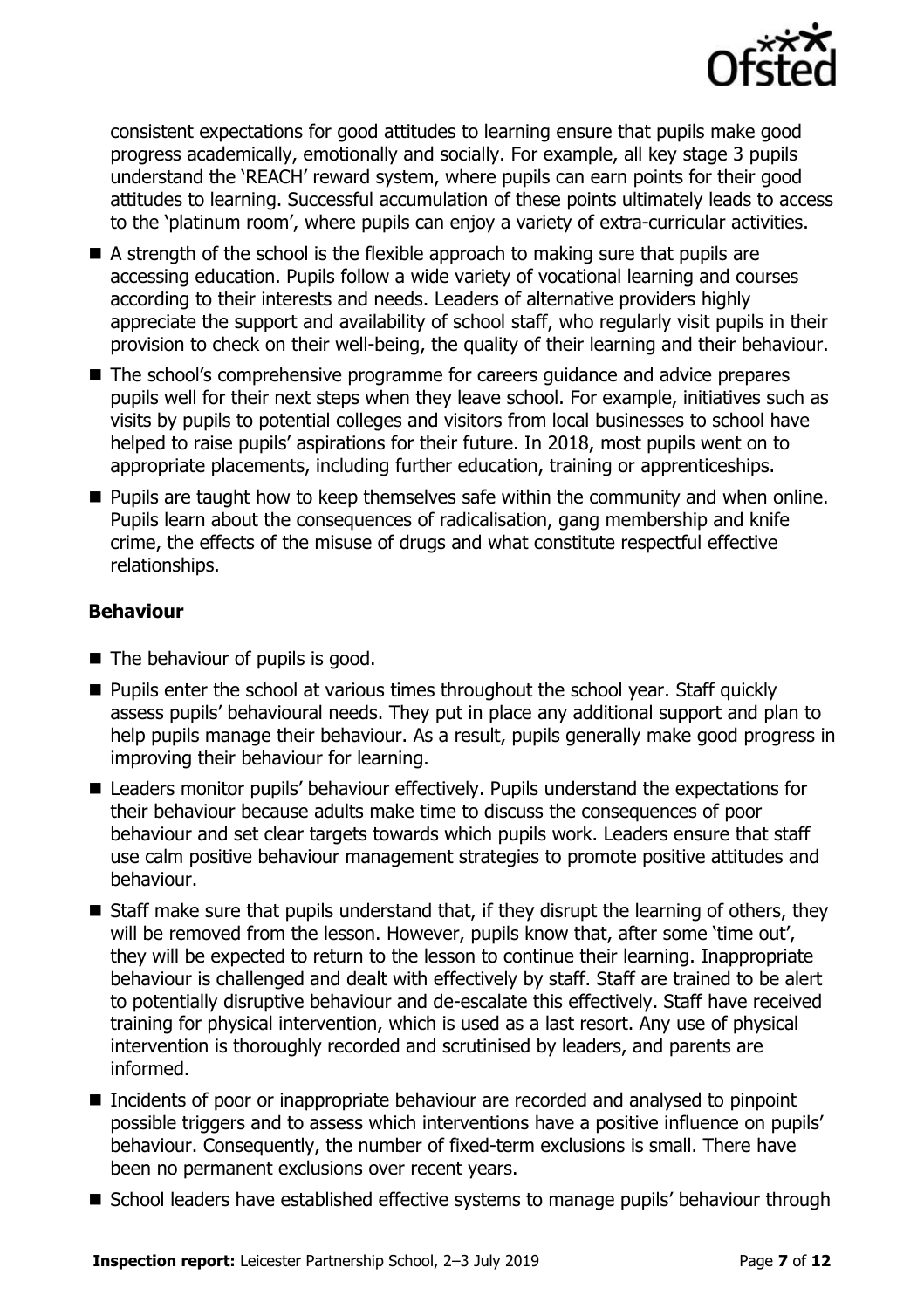

successful specialist training for staff. When pupils struggle with their behaviour, staff give them time and support to manage their behaviour in a nurturing environment. The large majority of pupils and parents speak positively about the way the school manages pupils' behaviour.

■ Most pupils attend school regularly. Leaders follow up any absences with tenacity. This often includes close liaison with the mainstream schools in which pupils are dualregistered and with external agencies. For example, leaders will contact the police if necessary. Leaders have in place a rigorous system to check on the attendance of pupils in alternative provision. As a result, any incidents of non-attendance are followed up promptly to ensure pupils' safety and well-being.

#### **Outcomes for pupils Good**

- Pupils enter the school with a wide variety of different starting points. This is often because pupils have experienced difficulties engaging with mainstream education or as a result of poor attendance or non-attendance at mainstream schools.
- Teachers make prompt initial assessments of pupils' academic attainment when they enter the school. These assessments are used well to plan pupils' learning and personal development. Consequently, the large majority of pupils make good progress from their starting points in English and mathematics, as well as in a range of other subjects. Pupils who remain at the school for longer periods of time make significant academic and personal progress.
- Disadvantaged pupils and pupils with SEND make as much progress as, and sometimes better progress than, their in-school peers because of additional targeted teaching and programmes of effective support.
- Pupils who arrive mid-year or at a late stage in their education in key stage 4 make good progress. Precisely tailored additional support and appropriate access to a wide range of courses and experiences have enabled pupils to achieve well.
- After the previous inspection, leaders successfully increased the number of pupils accessing accredited courses in English, mathematics and science. For example, this year, more pupils in Year 11 were entered for recognised qualifications in English and mathematics, including GCSEs. Leaders are not complacent, however, and have plans in place to extend further the courses on offer in the new academic year.
- Pupils who attend alternative provision make good progress and gain relevant qualifications, including in English and mathematics.
- A high proportion of pupils who attend the school return to mainstream school successfully.
- The majority of pupils leave school at the end of key stage 4 to participate in further education, employment or training. Leaders provide independent high-quality advice and guidance to pupils of all ages to ensure that pupils are well informed and secure placements when they leave.
- In some lessons, teachers do not ensure that work for the most able pupils is consistently challenging them to achieve their very best. On these occasions, pupils do not make as much progress as they should.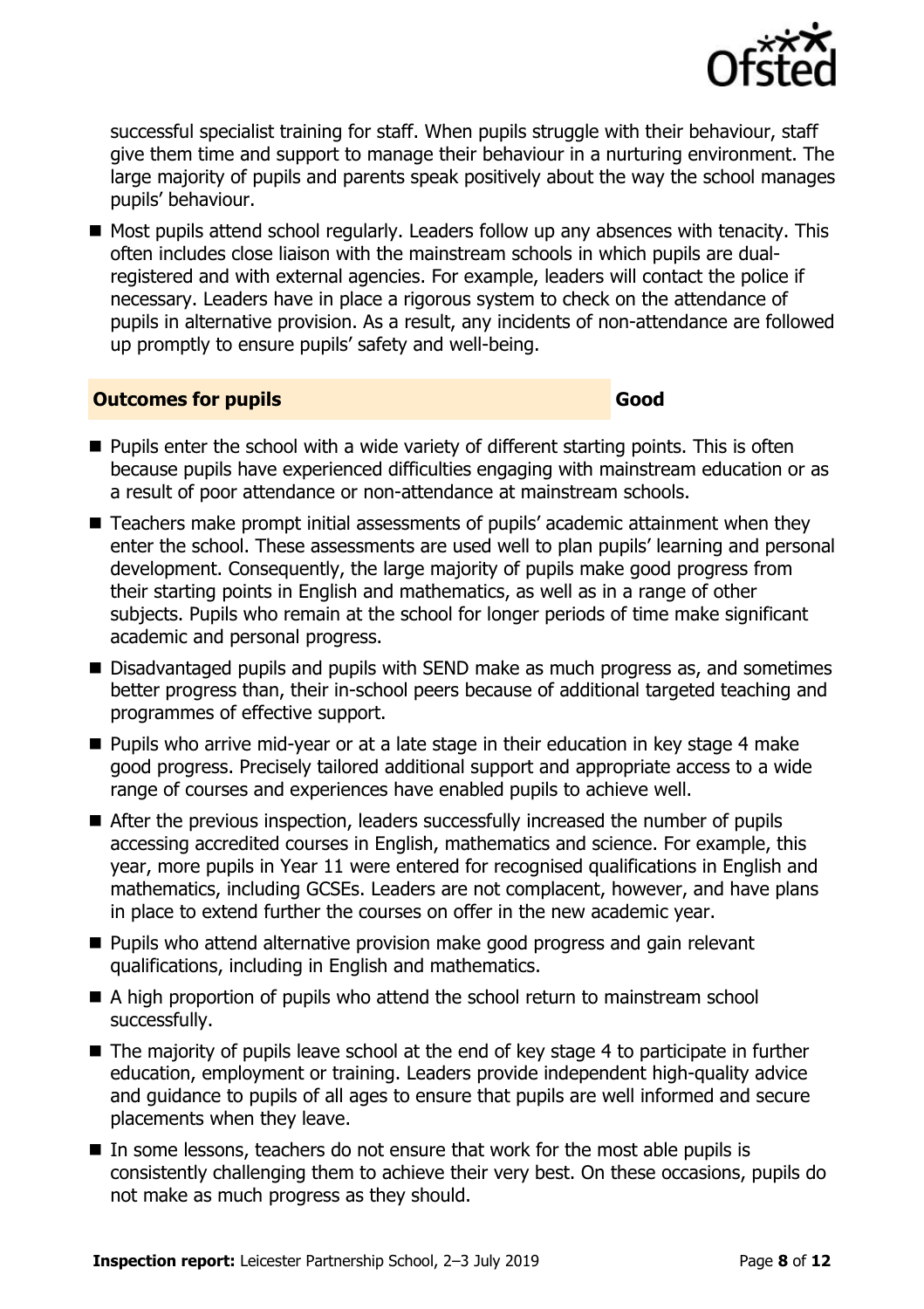

# **School details**

| Unique reference number | 131535    |
|-------------------------|-----------|
| Local authority         | Leicester |
| Inspection number       | 10081598  |

This inspection of the school was carried out under section 5 of the Education Act 2005.

| Type of school                      | Pupil referral unit          |
|-------------------------------------|------------------------------|
| School category                     | Maintained                   |
| Age range of pupils                 | 11 to 16                     |
| <b>Gender of pupils</b>             | Mixed                        |
| Number of pupils on the school roll | 55                           |
| Appropriate authority               | The management committee     |
| Chair                               | <b>Christopher Bruce</b>     |
| <b>Headteacher</b>                  | Shaun Whittingham            |
| Telephone number                    | 01163 033 281                |
| Website                             | www.lps.leicester.sch.uk     |
| <b>Email address</b>                | support@lps.leicester.sch.uk |
| Date of previous inspection         | 4 July 2018                  |

#### **Information about this school**

- The Leicester Partnership School provides education, provision and support for pupils who exhibit challenging behaviour. The majority of pupils are at risk of exclusion or have been permanently excluded from their mainstream secondary schools.
- The school provides part-time and short-duration programmes of education designed to re-engage pupils in education in order for them to return to mainstream education as soon as possible. Some pupils are supported at the school for longer periods while they wait for a place to be allocated in specialist provision.
- A higher-than-average proportion of pupils have SEND. A large proportion of these pupils have an EHC plan or are in the process of applying for an EHC plan.
- More than half of the pupils who attend the school are disadvantaged, which is higher than the national average.
- Pupils are taught in mixed-age classes, where they access learning to suit their needs.
- The school uses 20 alternative providers in the local area to give pupils experiences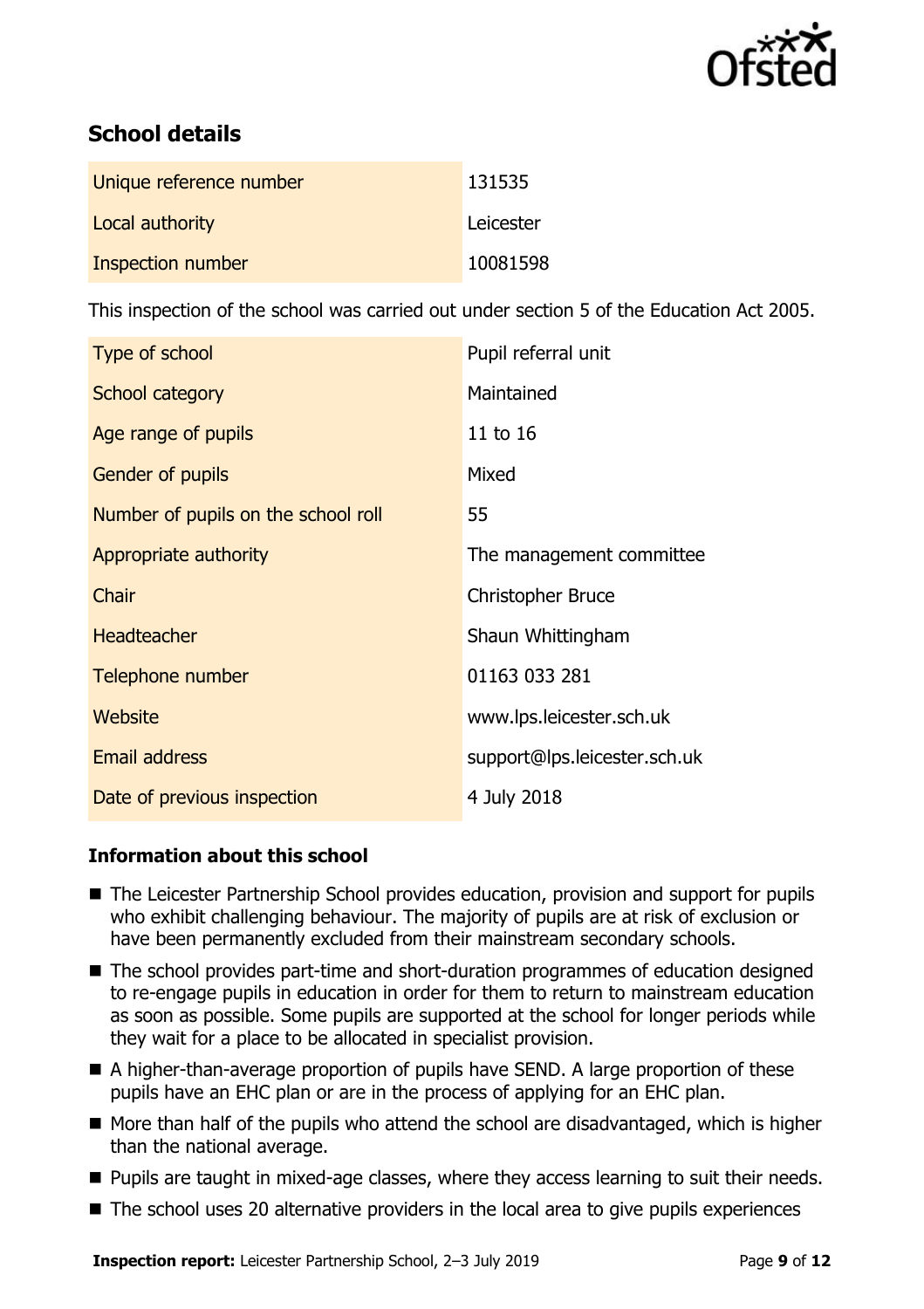

and courses which are aimed to meet their needs and enable them to acquire qualifications for future careers.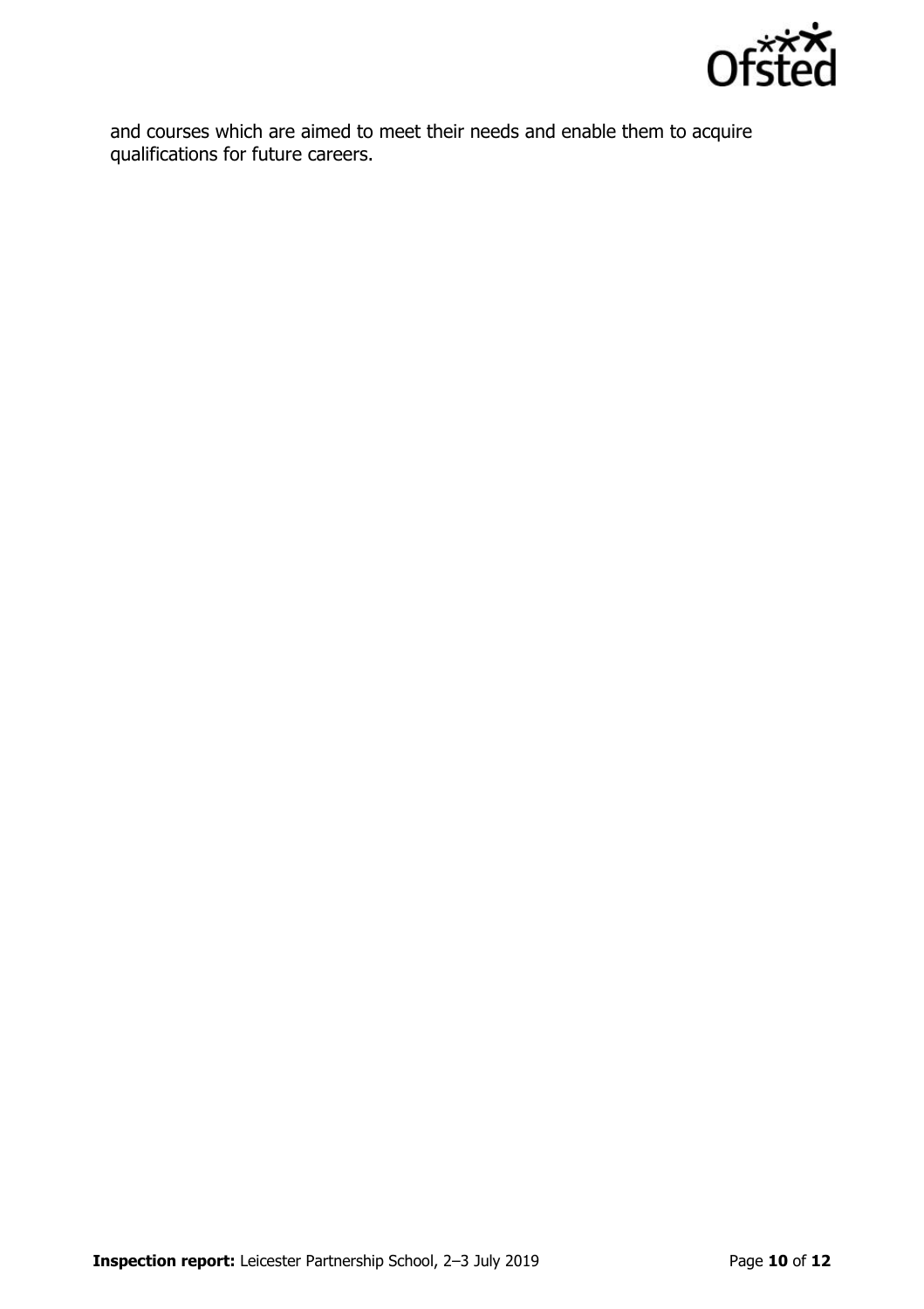

# **Information about this inspection**

- Inspectors observed teaching in all year groups. This included some lessons observed jointly with leaders.
- Inspectors talked with pupils about their school and looked at examples of pupils' work. Inspectors visited an alternative provider used by the school and held telephone conversations with the leaders of six other alternative providers.
- Inspectors held meetings with the headteacher and other members of the senior leadership team, including the assistant headteacher. The lead inspector met with three members of the management committee, including the chair, and held a telephone conversation with a representative from the local authority.
- Inspectors met formally with one parent and held telephone conversations with five other parents during the inspection. Inspectors considered the 25 responses to Ofsted's online questionnaire for staff. There were no responses to Ofsted's online questionnaire for parents, Parent View, or to Ofsted's online questionnaire for pupils. However, recent surveys for parents and pupils carried out by the school were taken into consideration.
- Inspectors looked at a range of documents, including: the school's self-evaluation of current performance and plans for improvement; the school's most recent information on achievement and progress; information relating to safeguarding; information about behaviour management; information relating to the school's use of the pupil premium funding and funding for pupils with SEND; the school's most recent information relating to attendance; and minutes from a number of the management committee meetings.

#### **Inspection team**

| Stephanie Innes-Taylor, lead inspector | Her Majesty's Inspector |
|----------------------------------------|-------------------------|
| Julian Scholefield                     | <b>Ofsted Inspector</b> |